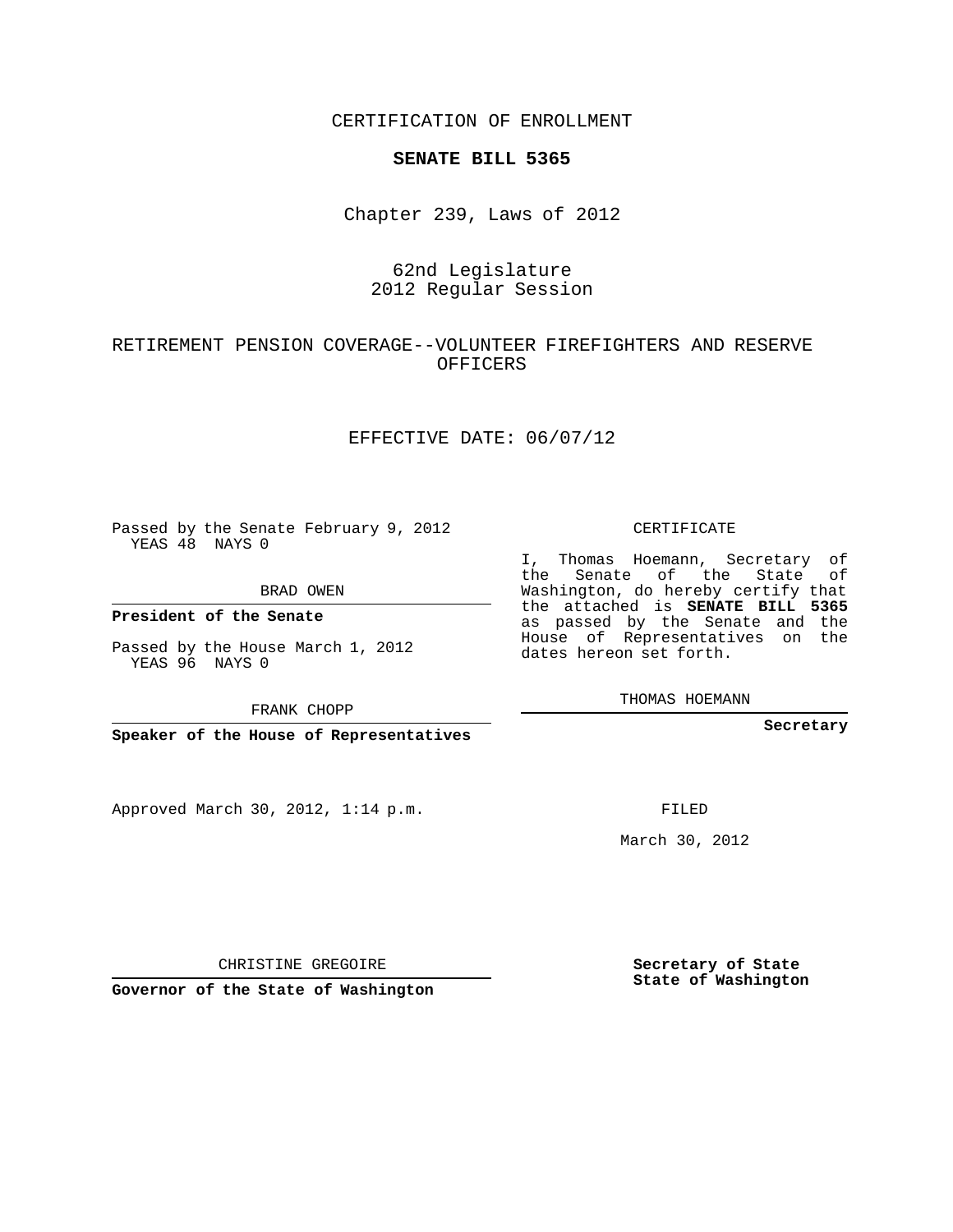# **SENATE BILL 5365** \_\_\_\_\_\_\_\_\_\_\_\_\_\_\_\_\_\_\_\_\_\_\_\_\_\_\_\_\_\_\_\_\_\_\_\_\_\_\_\_\_\_\_\_\_

\_\_\_\_\_\_\_\_\_\_\_\_\_\_\_\_\_\_\_\_\_\_\_\_\_\_\_\_\_\_\_\_\_\_\_\_\_\_\_\_\_\_\_\_\_

Passed Legislature - 2012 Regular Session

**State of Washington 62nd Legislature 2011 Regular Session By** Senators Nelson and Kohl-Welles

Read first time 01/21/11. Referred to Committee on Ways & Means.

 AN ACT Relating to the purchase of retirement pension coverage by certain volunteer firefighters and reserve officers; and adding a new section to chapter 41.24 RCW.

BE IT ENACTED BY THE LEGISLATURE OF THE STATE OF WASHINGTON:

 NEW SECTION. **Sec. 1.** A new section is added to chapter 41.24 RCW to read as follows:

 (1) At any time prior to or upon retiring and prior to receiving any pension disbursements, a participant is allowed to:

 (a) Purchase retirement pension coverage as provided in subsection (2) of this section for years of service credited prior to their enrollment in the pension system, and for which reinstatement of years of service is not available under RCW 41.24.040; or

 (b) Purchase retirement pension coverage as provided in subsection (2) of this section for years of service that were lost due to the withdrawal of pension fees.

 (2) The participant and/or the municipality must make payment for the purchase of retirement pension coverage by paying the actuarial value of the resulting benefit increase in a manner defined by the state board.